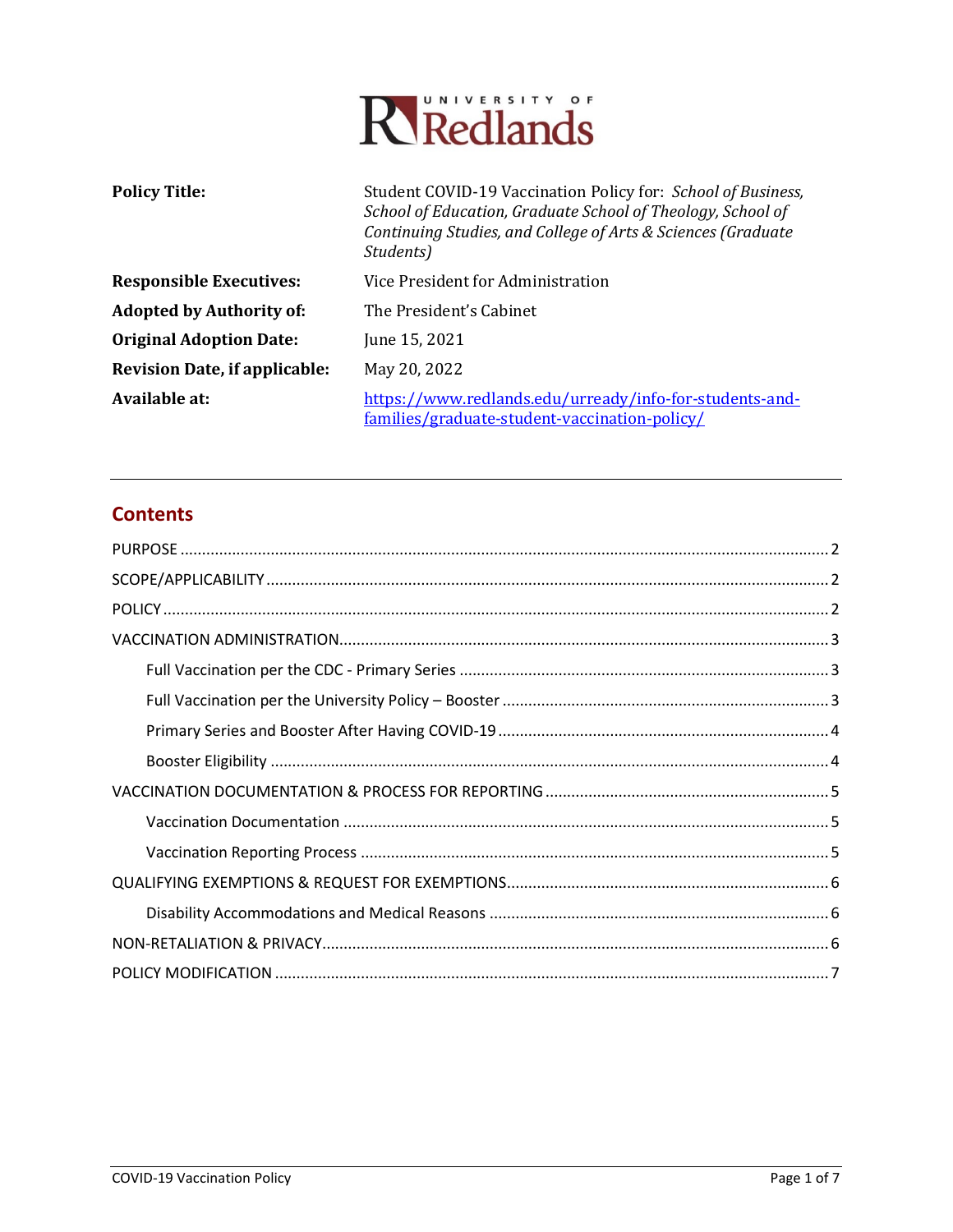## <span id="page-1-0"></span>**PURPOSE**

Consistent with guidance for colleges and universities provided by the state of California and the U.S. Center for Disease Control and Prevention (CDC), and in alignment with its duty to provide and maintain a workplace free of recognized hazards, the University has adopted this policy to safeguard the health and well-being of our community, including our students and visitors; employees and their families; others who spend time in our facilities; and those living and working in and around campus. An effective vaccination program can mitigate conditions that promote COVID-19 infection.

# <span id="page-1-1"></span>**SCOPE/APPLICABILITY**

**This policy applies to all full and part-time students in the following schools:**

- College of Arts & Sciences Graduate Students
- School of Business & Society
- School of Education
- Graduate School of Theology
- School of Continuing Studies

It does *not* apply to those students exclusively enrolled in **online classes/programs** who have no plans to visit any U of R campus during their tenure as a student. However, any student who plans to take in-person courses as part of their program plan, or attend oncampus activities, must comply with the policy. **Proof of vaccination will be required to attend in-person classes and use campus facilities.**

Effective July 1, 2021, a SARS-CoV-2 virus (COVID-19) **primary series** vaccination will be required to attend in-person classes and use campus facilities. Effective February 7, 2022, a SARS-CoV-2 virus (COVID-19) **booster vaccination** will be required to attend in-person classes and use campus facilities.

Those who have contracted COVID-19 are *not* exempt from this vaccination requirement, as illness does not assure immunity.

### <span id="page-1-2"></span>**POLICY**

It is with these considerations and the general availability of COVID-19 vaccines and boosters approved by the U.S. Food and Drug Administration for anyone 5-years of age or older that the University will require the COVID-19 vaccination of all employees and students learning and/or living on-site. Those who do not receive a vaccine must obtain an approved exemption from the requirement by submitting a COVID-19 vaccine **Exemption** [Request Form.](https://etcentral.redlands.edu/#/form/175?header=false&focus=true)

The University is committed to ensuring the health and safety of all students, employees, campus guests, and the greater communities in which our campuses are located. This policy is based on guidance from the Centers for Disease Control and Prevention (CDC), the Equal Employment Opportunity Commission, the California Department of Fair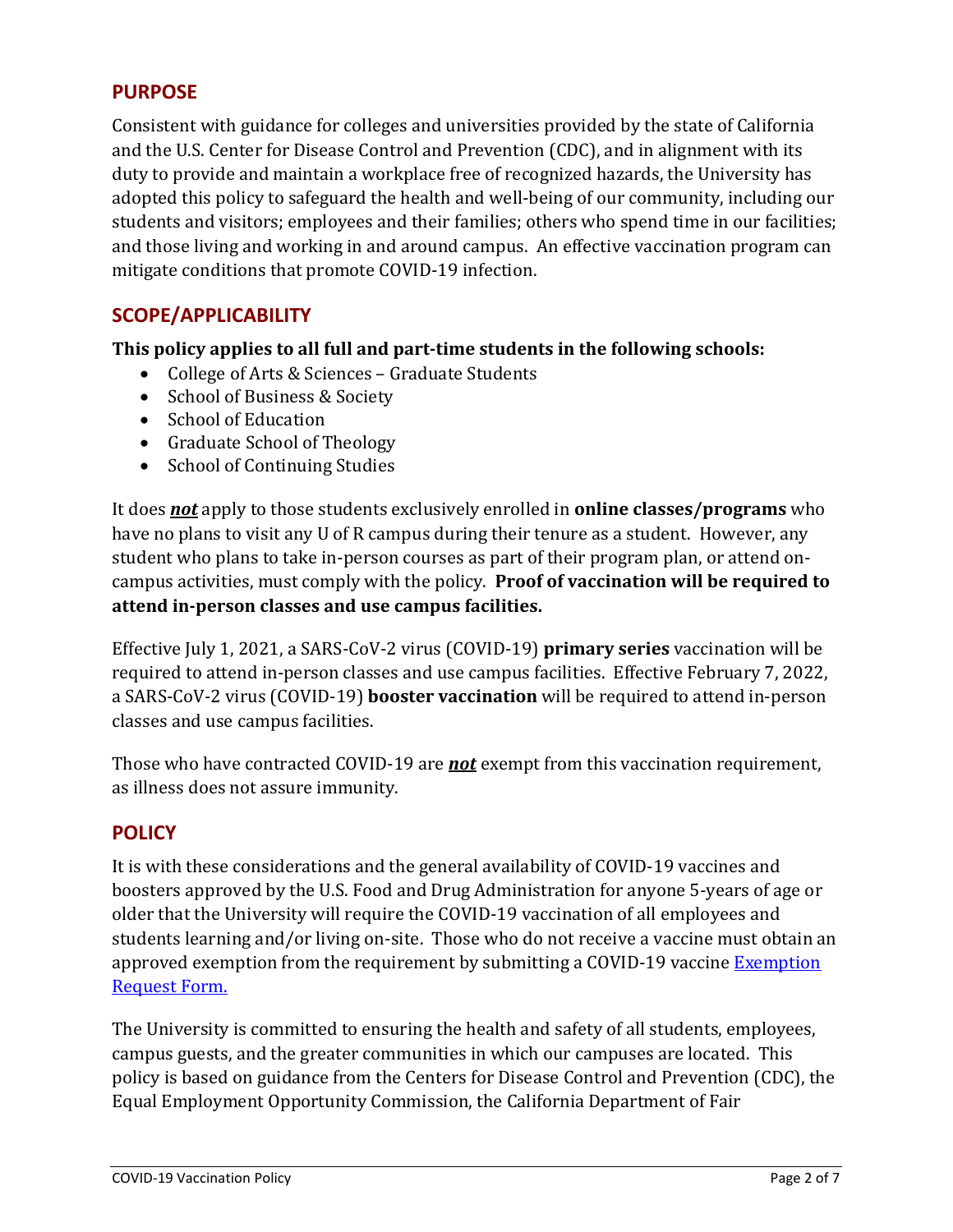Employment and Housing, American College Health Association, and local public health officials and is designed to comply with all applicable federal, state, and local laws.

In making this decision, we once again turn to our core guiding principles that have consistently anchored our decision-making since the outset of the COVID-19 pandemic: (1) protect the health and safety of our students, employees, families, and guests and (2) offer a rigorous, experiential education for all our students. Requiring vaccines is an important aspect of our return to campus and is critical to reducing the spread of the virus. Vaccinations offer an added measure of safety, especially in congregant residential communities and classroom settings.

## <span id="page-2-0"></span>**VACCINATION ADMINISTRATION**

### <span id="page-2-1"></span>*Full Vaccination per the CDC - Primary Series*

An individual being *fully* vaccinated under this policy is defined as receiving *all* required doses of an FDA (or like non-US entity) authorized SARS-COV-2 (COVID-19) vaccination. Students requesting a disability accommodation or a medical exemption are required to submit a request using the COVID-19 **Accommodation or Exemption Request Form.** (see "Qualifying Exemptions & Requests for Exemptions").

*You are considered fully vaccinated by the CDC:*

- 2 weeks after your second dose in a 2-dose series (primary series), such as the Pfizer or Moderna vaccines.
- 2 weeks after a single-dose vaccine (primary series), such as Johnson & Johnson's Janssen vaccine.

### <span id="page-2-2"></span>*Full Vaccination per the University Policy – Booster*

Beginning February 7, 2022, all onsite students are required to get a booster of COVID-19 vaccine **within three weeks of becoming eligible** to do so. For example, if you are eligible to receive a booster dose on February 7, 2022, you need to get boosted no later than February 27, 2022. Individuals who received a primary series but do not wish to receive a booster because of a religious or disability accommodation, or are unable to do so for medical reasons, must submit a COVID-19 [Accommodation or Exemption Request Form.](https://etcentral.redlands.edu/#/form/177?header=false&focus=true) Individuals who have received a primary series and are granted an accommodation or exemption from the booster requirement, will be coded as "Vaccinated."

*You are considered fully vaccinated by the University once you receive the required booster dose. You are eligible to receive a booster as follows (also, see Booster Eligibility table on next page):*

- By at least five months after completing a primary Pfizer or Moderna COVID-19 vaccination series.
- At least two months after receiving a J&J/Janssen COVID-19 vaccine.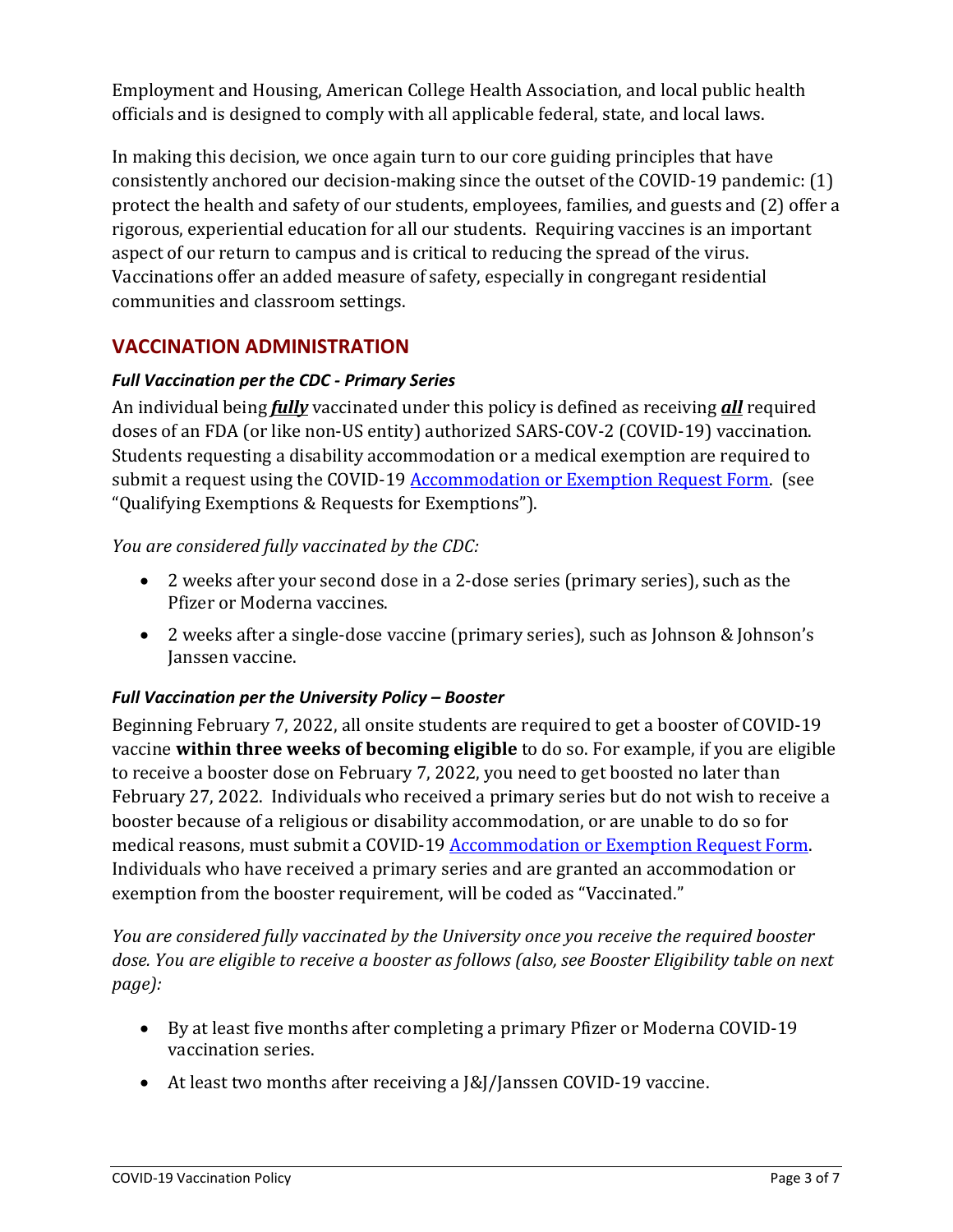**NOTE:** Bring [your CDC COVID-19 Vaccination Record card](https://www.cdc.gov/coronavirus/2019-ncov/vaccines/vaccination-card.html) to your booster appointment so your provider can fill in the information about your booster dose. If you did not receive a card at your first appointment, contact the vaccination site where you got your primary series or your [state health department](https://www.cdc.gov/coronavirus/2019-ncov/php/hd-search/index.html) to find out how you can get a physical card. Californians can access a digital vaccine record here [https://myvaccinerecord.cdph.ca.gov/.](https://myvaccinerecord.cdph.ca.gov/)

Please refer to the CDC's ["Choosing Your COVID-19 Booster Shot"](https://www.cdc.gov/coronavirus/2019-ncov/vaccines/booster-shot.html) online resource for more information.

## <span id="page-3-0"></span>*Primary Series and Booster After Having COVID-19*

Individuals who had COVID-19 infection (unvaccinated or breakthrough case) can get a COVID primary series or a booster once symptoms have resolved and they have met the criteria to end isolation; as early as two weeks after full resolution of symptoms. For boosters, individuals must also ensure the recommended time has elapsed since receiving a primary series of either Pfizer (5 months), Moderna (5 months) or J&J (2 months). Vaccinated and unvaccinated individuals who received monoclonal antibodies as part of their COVID-19 treatment plan need to wait 90 days before getting a COVID booster.

Students are responsible for scheduling and obtaining all recommended doses of a COVID-19 vaccine and are required to be fully vaccinated before coming back to a U of R campus.

| <b>COVID-19 vaccine</b>                                                                                                          | <b>Primary</b><br><b>Vaccination</b><br><b>Series</b> | <b>Booster-Eligible</b>                               | Which vaccine booster dose to<br>receive?                                                                                                                       |
|----------------------------------------------------------------------------------------------------------------------------------|-------------------------------------------------------|-------------------------------------------------------|-----------------------------------------------------------------------------------------------------------------------------------------------------------------|
| Pfizer-BioNTech<br>Moderna                                                                                                       | 1st and 2nd doses                                     | 5 months after 2nd<br>dose                            | Any of the COVID-19 vaccines<br>authorized in the United States may<br>be used for the booster dose, but<br>either Moderna or Pfizer-BioNTech<br>are preferred. |
| Johnson and Johnson<br>[J&J]/Janssen                                                                                             | 1st dose                                              | 2 months after 1st<br>dose                            | Any of the COVID-19 vaccines<br>authorized in the United States may<br>be used for the booster dose, but<br>either Moderna or Pfizer-BioNTech<br>are preferred. |
| World Health Organization<br>(WHO) emergency use<br>listing COVID-19 vaccine                                                     | All recommended<br>doses                              | 6 months after<br>getting all<br>recommended<br>doses | Single booster dose of Pfizer-<br>BioNTech COVID-19 vaccine                                                                                                     |
| A mix and match series<br>composed of any<br>combination of FDA-<br>approved, FDA-authorized,<br>or WHO-EUL COVID-19<br>vaccines | All recommended<br>doses                              | 6 months after<br>getting all<br>recommended<br>doses | Single booster dose of Pfizer-<br>BioNTech COVID-19 vaccine                                                                                                     |

### <span id="page-3-1"></span>*Booster Eligibility*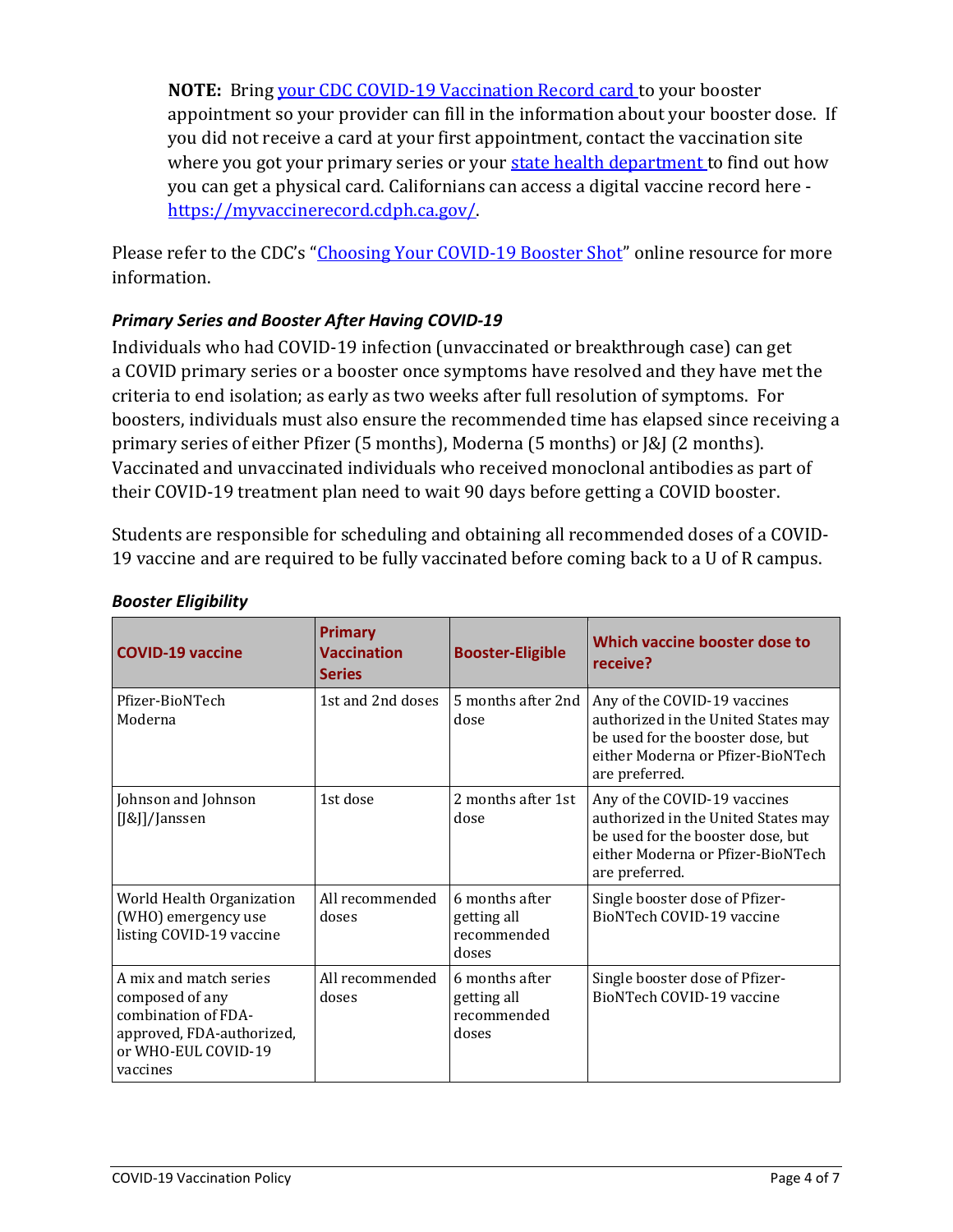## <span id="page-4-0"></span>**VACCINATION DOCUMENTATION & PROCESS FOR REPORTING**

Students will be required to submit proof of primary series vaccination and booster vaccination unless an exemption from this policy has been granted.

#### <span id="page-4-1"></span>*Vaccination Documentation*

**Acceptable** documentation **must show the vaccination brand for both initial dose(s) and booster dose, date of initial vaccination(s), date of booster vaccination, and your name**, and includes the following options:

- CDC or similar non-US entity immunization card
- Healthcare provider immunization record
- Digital vaccine passport (for US residents only)

#### <span id="page-4-2"></span>*Vaccination Reporting Process*

Once you are fully vaccinated, you will need to upload your documentation per the instructions listed in the table below. Your vaccination card will become part of your protected and confidential education record.

| <b>School</b>                   | <b>Submission</b>                                                           |  |  |  |
|---------------------------------|-----------------------------------------------------------------------------|--|--|--|
| College of Arts & Sciences -    | Upload your documentation via the <b>Online Vaccine Documentation Form.</b> |  |  |  |
| Graduate                        | If you have questions, please contact:                                      |  |  |  |
|                                 | <b>Department of Communication Sciences and Disorders</b>                   |  |  |  |
|                                 | Cindy Pike at Cindy Pike@redlands.edu<br><b>School of Music</b>             |  |  |  |
|                                 |                                                                             |  |  |  |
|                                 | Pamela Martinez at Pamela Martinez@redlands.edu                             |  |  |  |
|                                 | <b>Geographic Information Systems</b>                                       |  |  |  |
|                                 | Andrea Alvarado at Andrea Alvarado@redlands.edu                             |  |  |  |
| <b>School of Business &amp;</b> | Upload your documentation via the <b>Online Vaccine Documentation Form.</b> |  |  |  |
| <b>Society</b>                  | If you have questions, please contact Melissa Coffman at                    |  |  |  |
| In-person                       | melissa_coffman@redlands.edu.                                               |  |  |  |
| (Graduate &                     |                                                                             |  |  |  |
| Undergraduate)                  |                                                                             |  |  |  |
| <b>School of Education</b>      | Upload your documentation via the Online Vaccine Documentation Form.        |  |  |  |
| In-person                       | If you have questions, please contact the Dean's office at                  |  |  |  |
|                                 | soe_dean@redlands.edu.                                                      |  |  |  |
| <b>Graduate School of</b>       | Upload your documentation via the Online Vaccine Documentation Form.        |  |  |  |
| <b>Theology</b>                 | If you have questions, please contact Heidi Mejia at                        |  |  |  |
| In-person/In-residence          | heidi_mejia@redlands.edu                                                    |  |  |  |
| <b>School of Continuing</b>     | Upload your documentation via the Online Vaccine Documentation Form.        |  |  |  |
| <b>Studies</b>                  | If you have questions, please contact Sue Hanson at                         |  |  |  |
| In-person                       | su hanson@redlands.edu.                                                     |  |  |  |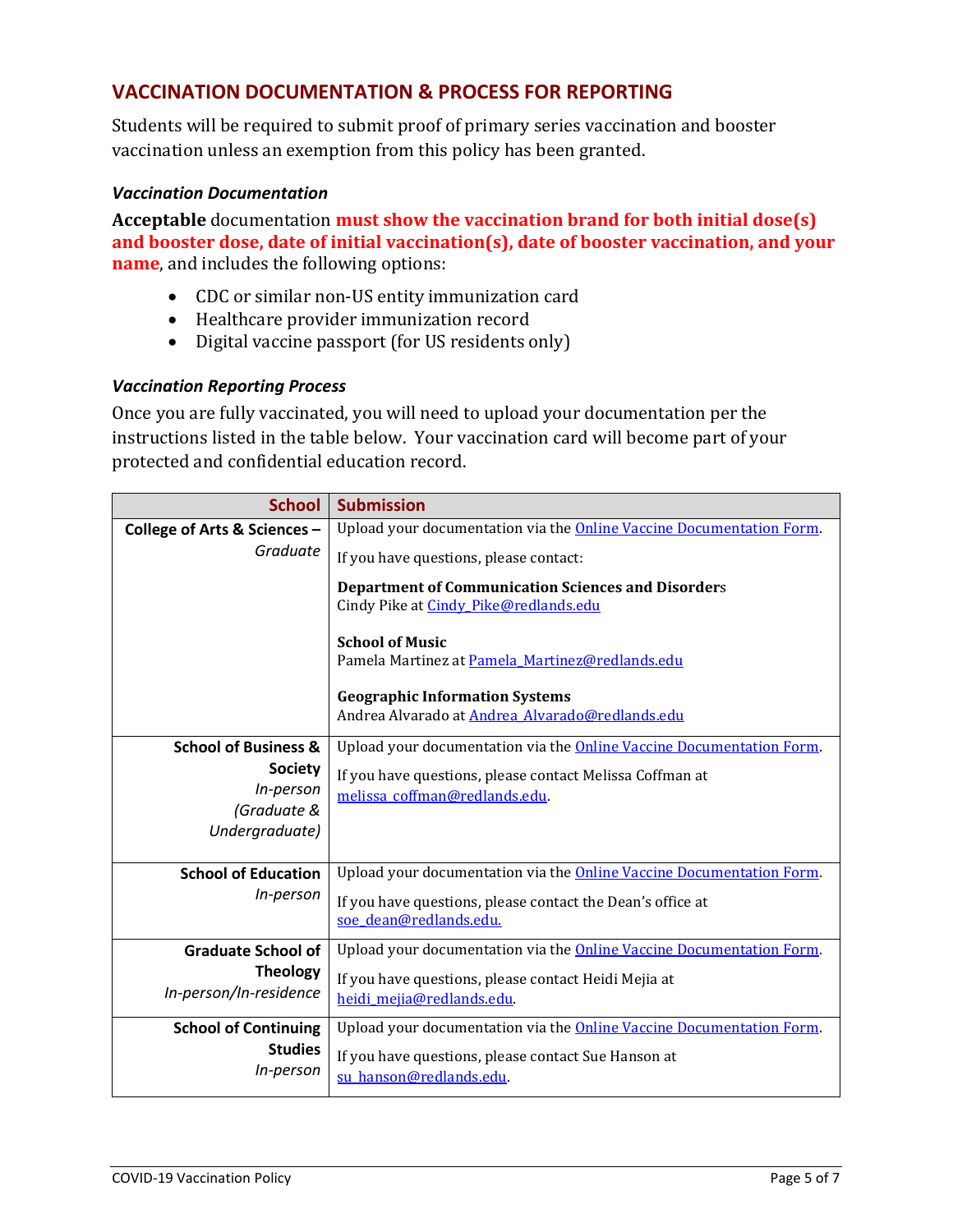# <span id="page-5-0"></span>**QUALIFYING EXEMPTIONS & REQUEST FOR EXEMPTIONS**

Like other required vaccinations, medical exemptions for the COVID-19 vaccination requirement will be considered if accompanied by a request from a family physician trained in the relevant specialty that informs the basis for the exemption.

### <span id="page-5-1"></span>*Disability Accommodations and Medical Reasons*

Exemptions are available for disability accommodations or medical reasons that make receipt of the vaccine dangerous or otherwise inappropriate. This may also include conditions such history of certain allergic reactions and any other medical condition that is a contraindication to the COVID-19 vaccine even if they do not qualify as a disability under federal, state, or local law. If you believe you need an accommodation regarding this policy for medical reasons, you are responsible for requesting a reasonable accommodation by submitting a[n Exemption Request Form.](https://etcentral.redlands.edu/#/form/175?header=false&focus=true) Supporting documentation *will* be required. Your form and documentation will be reviewed by the designated party, and you will be notified as to the outcome of your request.

A medical exemption cannot be used by individuals who experienced known, nonthreatening side effects from the primary series vaccine as shown here.



A medical exemption can be used by individuals who experienced a severe allergic reaction after getting a mRNA COVID-19 vaccine (Pfizer-BioNTech or Moderna) or Johnson & Johnson vaccine, should not receive another dose of that vaccine.

- An allergic reaction is considered severe when a person needs to be treated with epinephrine or EpiPen© or if the person must go to the hospital. Experts refer to severe allergic reactions as anaphylaxis.
- An immediate allergic reaction happens within 4 hours after getting vaccinated and could include symptoms such as hives, swelling, and wheezing (respiratory distress).

### <span id="page-5-2"></span>**NON-RETALIATION & PRIVACY**

The University prohibits any form of discipline, reprisal, intimidation, or retaliation for reporting a violation of this policy or any other health and safety concern.

In addition, one's vaccination status is private health information, and the University will handle vaccination records and declination forms with the same care it does for other